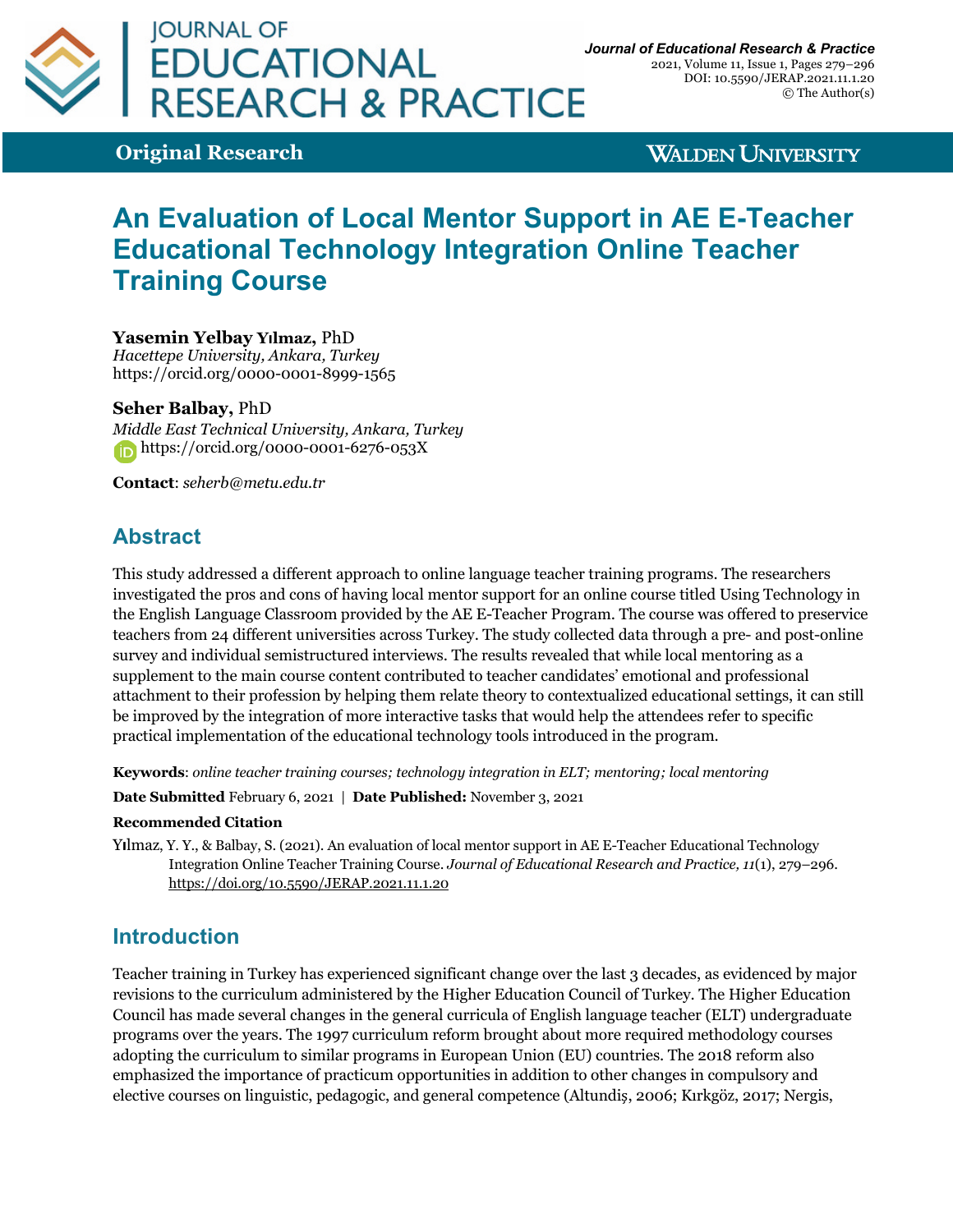2011). The challenge of bringing theory to life in the classroom is now supported by practice-oriented training and a wide variety of open sources available online. Teachers and teacher candidates can obtain a variety of resources for educational psychology, new approaches to pedagogy, and personal development. One of these opportunities, in the area of language teaching, is a series of online theme-specific courses offered by the U.S. Embassy throughout the world. These American English (AE) courses are available to teachers for their own professional development and teacher candidates and have proved to be popular and effective for interactive use online. One such course assists teachers with making sense of the many language teaching tools available and to use them in their lessons. A key component of the 8-week "Using Educational Technology in the English Classroom" course provided by the University of Iowa was for participants to engage in discussion with their lecturers and peers. They would then receive feedback on their discussion points, questions, and other input from the instructors and course designers. Participants needed to invest 5 to 8 hours of coursework in each weekly module. Formative assessment comprised of discussions, hands-on tasks, quizzes, and reflections.

To facilitate the delivery of the course locally in Turkey, the U.S. Embassy brought together a group of professional language teacher trainers to help promote and support its implementation nationally with input from the AE E-teachers program. The group concluded that there was a need for a local discussion forum to be incorporated with the digital platform used for delivery of the course modules. This would enable a Turkish contextualization of issues related to the course topics as they were being discussed. Contextualization of generic pedagogical content could be actuated by establishing a network of local mentors who are experienced ELTs. A grant to help facilitate the local mentoring work was obtained via the U.S. Embassy program. In this grant, the outcome of the Educational Technology Integration Online Teacher Training Course ran for 8 weeks during the spring term of 2020; however, this period coincided with the onset of the Covid-19 pandemic. This pandemic resulted in the loss of face-to-face components, including local meetings of mentors and students and an end-of-course conference that would have brought mentors and peers across the nation together. Despite the pandemic and the loss of opportunities for face-to-face consultations, participants continued their correspondence with their local mentors even after the course had been concluded. Local mentors served as a constant for the participants and continued as a point of support throughout the implementation of emergency remote teaching activities in universities in Turkey. This experience has revealed that the particular online teacher training course supported by local mentors has been a valuable asset both for designing regular education activities and especially during extraordinary times of the emergency remote teaching period that the Covid-19 pandemic introduced.

Online professional development (PD) courses provide a wealth of input for ELT professionals worldwide. These self-paced and asynchronous learning opportunities make PD readily accessible to teachers and provide opportunities for visual input and discussions led by mentors and fellows that can make the course content more interesting and engaging (Alshamrani, 2019; Dumford & Miller, 2018). PD is now routinely integrated within preservice teacher training to assist students to gain in-depth knowledge about the profession they are entering. The Educational Technology in the English Language Classroom Course project was designed to guide and support student teachers taking an online global course. Its first aim was to employ a novel approach. This new approach aimed for a blended training model, where students could reach their local mentor throughout the course period. The mentors would be available to help them interpret course content, taking local educational setting circumstances into account. The goal of the project was to combine online, asynchronous course material designed for a global audience with online input from experienced, local mentors.

One of the principal advantages of online teacher training courses is that the participants can access the course content and communicate with their mentors and other participants in the comfort of their homes while studying a program designed by professional and experienced teacher trainers who might be residing on another continent. While teacher training courses delivered online have proven to be highly efficient in terms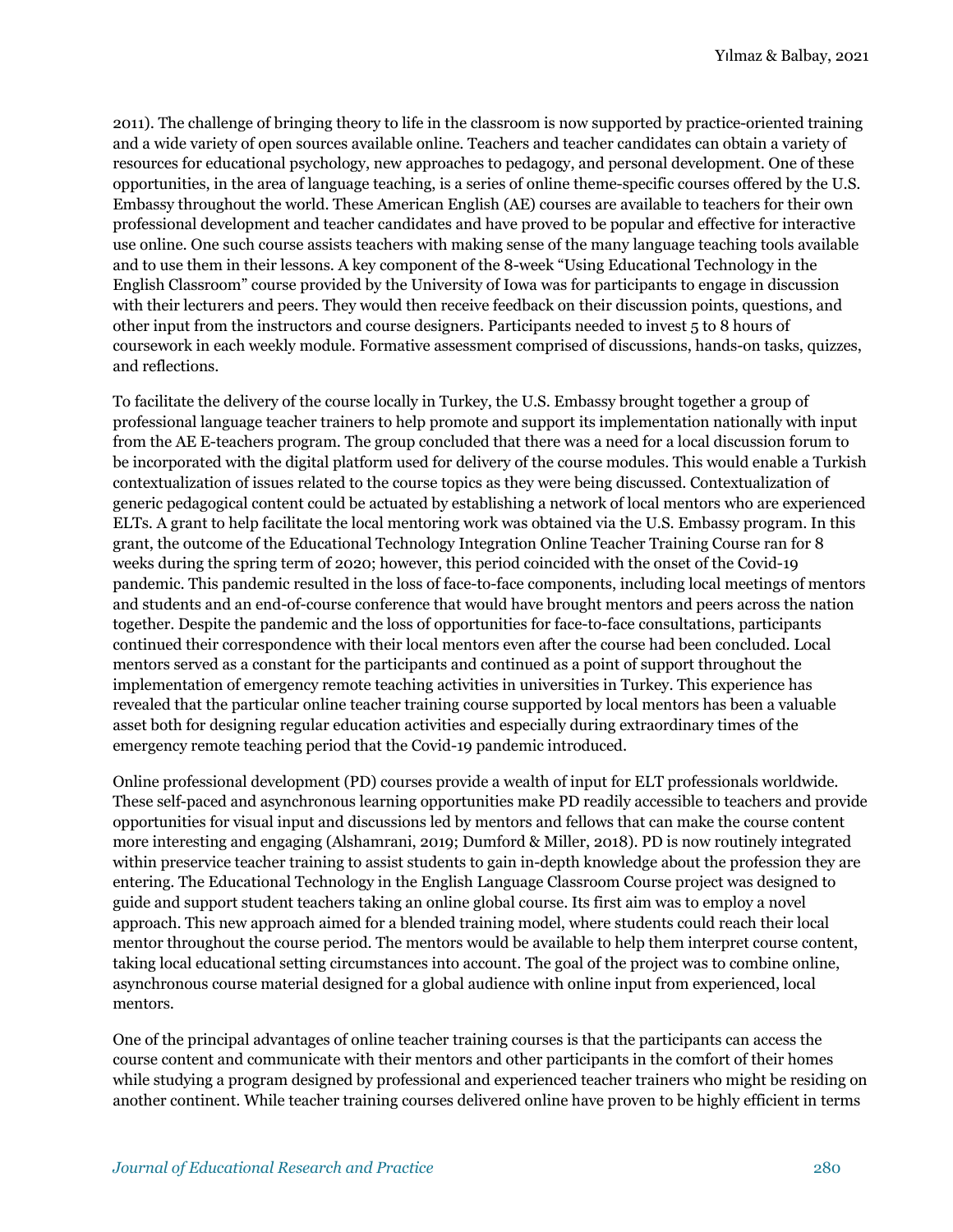of saving time, they typically end with a significant drawback: the loss of contact between participants and instructors (Baloran, 2020; Wang et al., 2020). As a result, it is difficult to gauge the extent to which online learning has benefited a teacher as their career progresses, particularly if they miss out on securing valuable prospective collaboration opportunities with peers who have received the same training and have shared experiences of a familiar topic. The second objective of the project addressed this issue and aimed at helping build a community of participants, which was to be realized with a face-to-face meeting in the form of a mini conference upon completion of the course, to reinforce the collaboration established over several online meetings. Thus, collaboration between different universities was encouraged by course mentors.

In short, the project sought to make an online PD course available to senior and junior students studying teacher training at various universities across Turkey. This included a blended approach where global and local input was combined for the purpose of assisting students to both understand and maximize the content provided. The intervention proved to be very effective as dropout rates were relatively lower than in comparable courses that were not monitored by local mentors, and students felt more motivated to engage and continue their PD.

A call for applications was sent to universities in Turkey. Participants were then selected by a competitive screening process. Selection criteria included geographical representation, type of university (state or foundation), gender of applicants, and the quality of their letter of intention. The selection process was necessary to ensure that the course participants represented a variety of backgrounds. Senior student teachers and some junior student teachers were selected to participate. In Turkey, teacher candidate students at education faculties practice teaching in the senior year of their undergraduate programs; thus, the student teachers would have the opportunity to directly implement what they learned in the course during their teaching practice with support from their local mentors. Two local mentors were assigned to 25 students to maximize the impact of the course through input and facilitation of discussion thought relevant by them to the actual teaching context of the course participants.

The importance of having mentors familiar with local teaching circumstances and the challenges of the country-specific teaching setting cannot be denied. The local mentors who worked with the preservice teachers in this project both had more than 20 years of teaching experience at different levels, teaching different ages and in different cultural contexts. Their years of hands-on teaching experience were deployed to help synthesize theory with practice by asking them to pose the weekly questions for discussion and give feedback to participants afterwards.

# **Literature Review**

Online teacher training is a relatively recent teacher training method, considering how far back teacher training dates. While in the 19th century there were special training programs to train teachers in Turkey, later in the 20th century, teachers were traditionally trained in Education Faculties and via in-service training programs after graduation. ELT training was officially regarded a necessity only with the Westernization movements in Turkey dating back to the Reform Period, between 1839 and 1876 (Aksit, 2007), yet after the foundation of the Turkish Republic, formal ELT training programs in educational institutes became a requirement as English replaced French in diplomacy and business with Turkey's acceptance to the North Atlantic Treaty Organization (NATO; Büyükkantarcıoğlu, 2004). The first Education Faculty opened in 1965. In 1997, the ELT training undergraduate programs were reformed to match their EU counterparts (Kırkgöz, 2005). Today, ELT education encompasses a curriculum concentrating on language teaching methods, materials development, testing, and practice teaching (Doğan, 2020; Seferoğlu, 2004). Some ELT programs have benefited from technology integration-oriented courses in language teaching, while in some programs, there are no faculty to offer courses that would focus on the integration of technology with language teaching.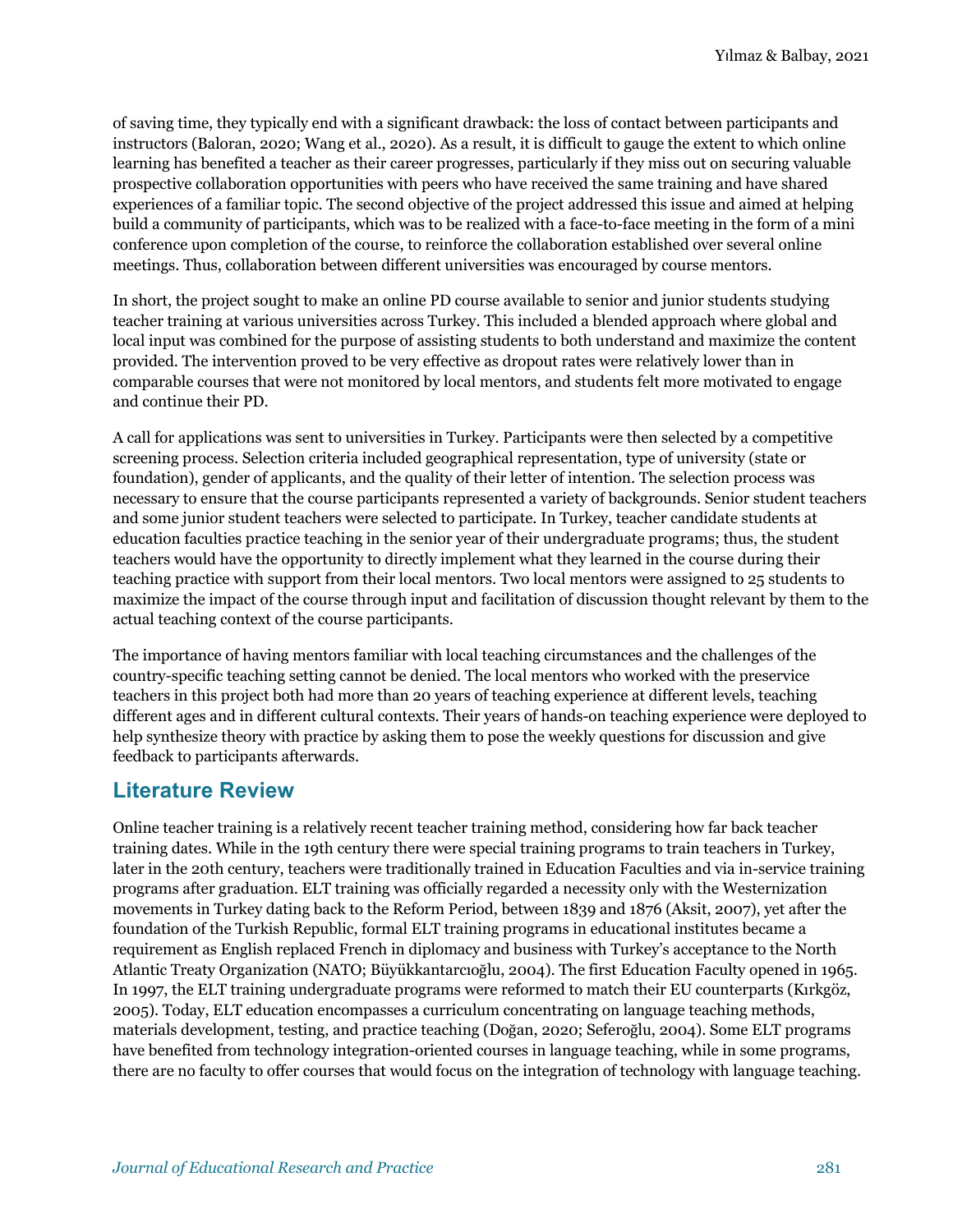However, with the spread of the internet, the transformation in education is reflected in teacher training programs, and the world has become an even smaller place where teacher education can reach teacher candidates from a distance. With the emergence of online teacher training programs, the training curriculum could address the special needs and interests of teacher candidates and in-service teachers. The tasks assigned have also become more flexible to meet the requirements of different educational settings. With the spread of educational learning management systems, Web 2.0 tools, and videoconferencing tools, online teacher education courses have become more interactive. It is now much easier for teacher candidates to secure opportunities for PD with these online courses. The limits of time and space traditionally associated with such education have become irrelevant, and costs are reduced or, as in the case of the present study, supported by interested parties. Although it is not yet a prevalent method of education, especially for undergraduate students in Turkey, the online mode of teacher education supported by local mentors was welcomed by the participants in the course, which reached out to 24 universities in 19 different cities in Turkey.

Online teacher training programs have long been an interest of researchers. The comparison of online and face-to-face programs address the benefits and drawbacks of each. For instance, Zweig and Stafford (2016) stated that teachers who are trained online need more training to develop themselves in multiple areas. Duncan and Bernett (2009) also investigated teacher training programs and highlighted the need for teacher candidates to obtain strategies to teach 21st-century skills. Delfino and Persico (2007) compared online and face-to-face teacher training courses and noted that there is no consensus on the content of teacher training curricula. Similarly, although with the 1997 and 2018 revisions, the undergraduate curriculum of Education Faculty programs in Turkey was standardized, the differences in the content covered still varied across different universities. While there are culture-based variations, the dissimilarity can also be rooted in pedagogical standpoints, objectives, and the resources available (Delfino & Persico, 2007). There is a surplus of research (Adnan, 2018; Araya, 2018; Jung & Choi, 1999) suggesting that the effectiveness of online teacher training programs depends on the instructional design quality and the integration of interactive tasks assigned. On interactiveness, Káplár-Kodácsy and Dorner (2017) suggested that reflection should be allocated time by the mentors in online programs because timing is even more important in online mentoring programs and requires meticulous planning.

In a study conducted by Rodesiler and Pace (2015) on teachers who were actively involved in online PD activities, all participants reported that professionally oriented participation online informed how they thought about teaching and shaped their practice as professional educators. They suggested that English teacher educators might require prospective teachers to participate online in various professional learning opportunities by leveraging online technologies and by producing new content (Rodesiler & Pace, 2015). Similarly, Kabilan et al. (2011) maintained that integrating authentic online PD projects into the curriculum could allow teachers to recognize the value and importance of ICT for PD aims. They conducted an online PD project in Malaysia and concluded that ELT education programs should consider including "real" PD activities as they can challenge preservice teachers' existing beliefs, ideas, and practices in teaching the language. Their project also reaffirmed the importance of expanding the role of technology in foreign language teacher education programs. This is similar to the approach and aim of the current project. As Teräs (2016) stated, reflective, collaborative long-term PD that is integrated in the everyday activities of the educators is a promising approach; however, research that addresses how this can be implemented in online learning is scarce. The results of her study suggested that while collaborative online PD can be challenging, it can potentially lead to significant professional growth (Teräs, 2016). Hence, the current project aimed to acquire insights into online PD courses that appeal to the preservice teacher training context.

One of the drawbacks of online teacher training programs is the norm-referenced grading system, where identifying the norm is a challenge. To address this problem, a criterion-referenced grading system should be employed, and participants should be encouraged to set their own objectives at the beginning of the course. The online teacher training course in this study did not employ norm-referenced grading criteria because the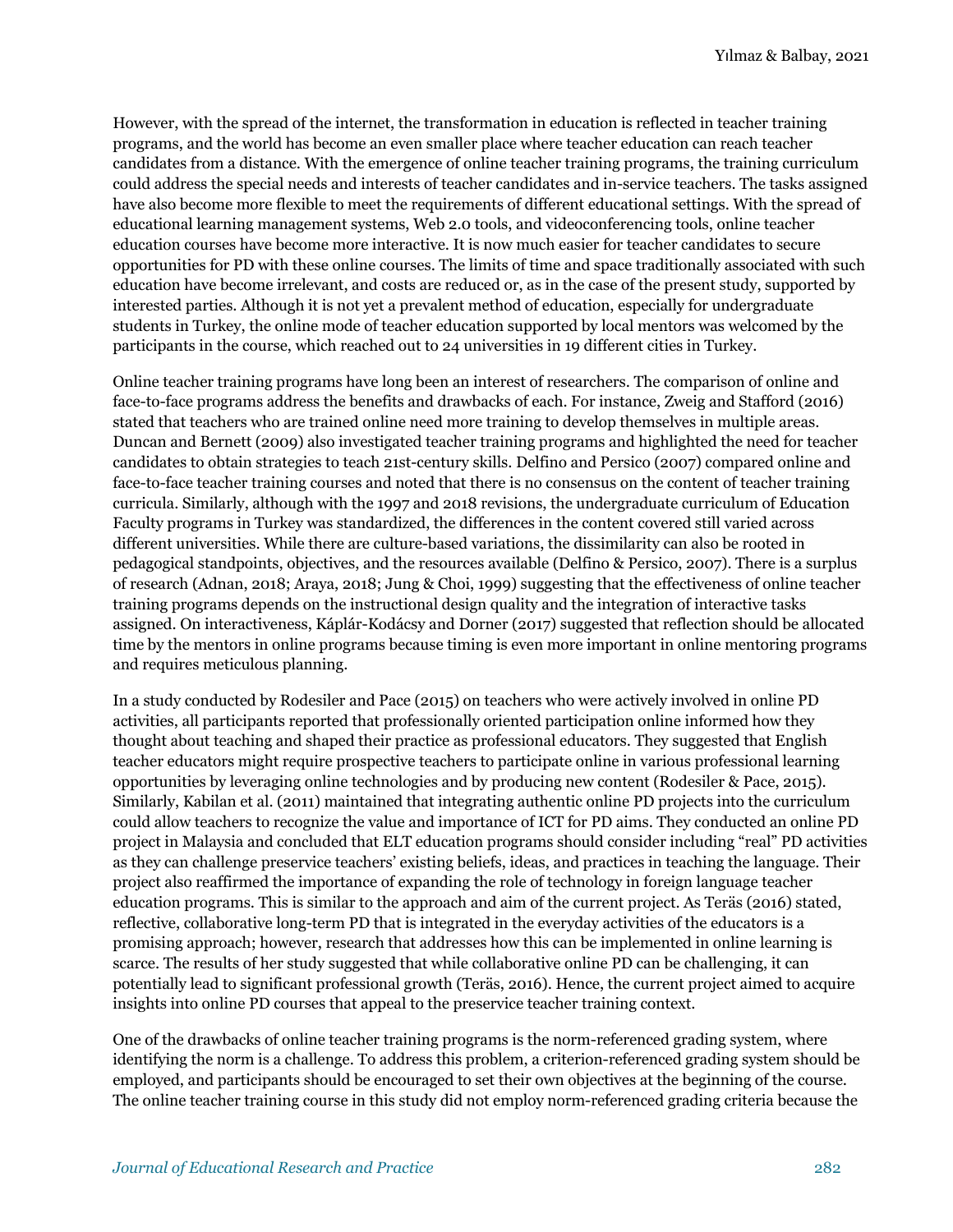local mentoring forum discussions and the interactive process of supporting and guiding the participants via several means was not led with the intention of evaluating student performance. On the contrary, it was closer to a dynamic assessment, an approach developed from Vygotsky's sociocultural theory, where the amount and type of feedback is decided on depending on the particular needs of each student, availed throughout the learning process (Poehner & Lantolf, 2005).

Another challenge is that students participating in online training courses might find themselves in frequent need of learner support, whether it be for information and communications technology (ICT)-related issues or for contextualizing the assigned generic content. While students may misperceive online classes as easier and themselves as passive participants, some research findings have suggested that academically strong students do not prefer online classes. However, when it comes to online teacher training courses, the same does not seem to be the case (Jaggars & Bailey, 2010; Rovai, 2003). The participants in our AE course ranked among the top students in their departments and were particularly interested in developing themselves professionally through supplementary training that was not locally available to them.

Adapting information and communication studies to teacher training goes beyond the challenges of enhancing course format; it also focuses on the possibilities online teacher training brings, such as meeting the demands of a large and diversified population. The Educational Technology Integration Online Teacher Training Course with local mentor support is intended to connect students from different cities and universities across Turkey. Undergraduate student mobility within ELT departments is rare, with the exception of the Mevlana student exchange program; hence, students are limited to the interaction they have with other students studying at their own department and have few opportunities to interact with other ELT departments countrywide (YÖK: Mevlana Programı Temel bilgiler, n.d.).

Another feature of online teacher training courses is the nuts and bolts approach they hold to be able to convey practical teaching methods and tools, which makes the teacher training curriculum comprised of fluid knowledge (Gold, 2001). Among the most easily accessible teacher training content, Gold (2001) referred to programs that help students determine the difficulty of texts, which can be used to help communicate with students or, in some cases, parents in both a professional and a time-saving, practical way to help give feedback orally or in written format or to help students collaborate among themselves or with the teacher, adding some creativity and fun in class. While the idea of reaching out to masses of teacher candidates is appealing and time-, energy-, and cost-effective, to convey content that is generic enough to address different needs in varying teaching settings lacks the context-specific and culture-specific focus. That is why the present project is intended to supplement the missing local mentoring aspect.

Beyond the overview of the contribution of online teacher training courses, it is also relevant to analyze the expectations from mentors in teacher training. In the simplest form, a mentor is defined as a "wise and trusted teacher" (Aslan & Öcal, 2012). Daresh (2003) also emphasized that it is wisdom not knowledge that a mentor aims at passing on to the mentees. Although there are many studies on mentoring preservice teachers, providing online mentoring is a less researched area. Pena and Almaguer (2007) found that the use of webbased technologies appears to enhance the student teaching experience by allowing the supervisor to provide information and support 24/7 and by providing a medium where students can commiserate, share successes, and exchange information. Similar findings were obtained in the current study. With the outbreak of the Covid-19 pandemic, online PD opportunities and online mentoring have become more crucial than ever. Research is now focused on this area of PD to cater to the needs of preservice teachers. Online mentoring has become particularly important. In a significant study on online mentoring in the Turkish context, Ersin et al. (2020) directly addressed the pandemic and designed an alternative practice to meet the practicum needs of undergraduate ELT students who were to complete their practicum before the outbreak. They coined their project "e-practicum" and the mentors involved "e-mentors." Virtual classrooms were created on a digital platform, and students performed six microteaching sessions. After each session, students received feedback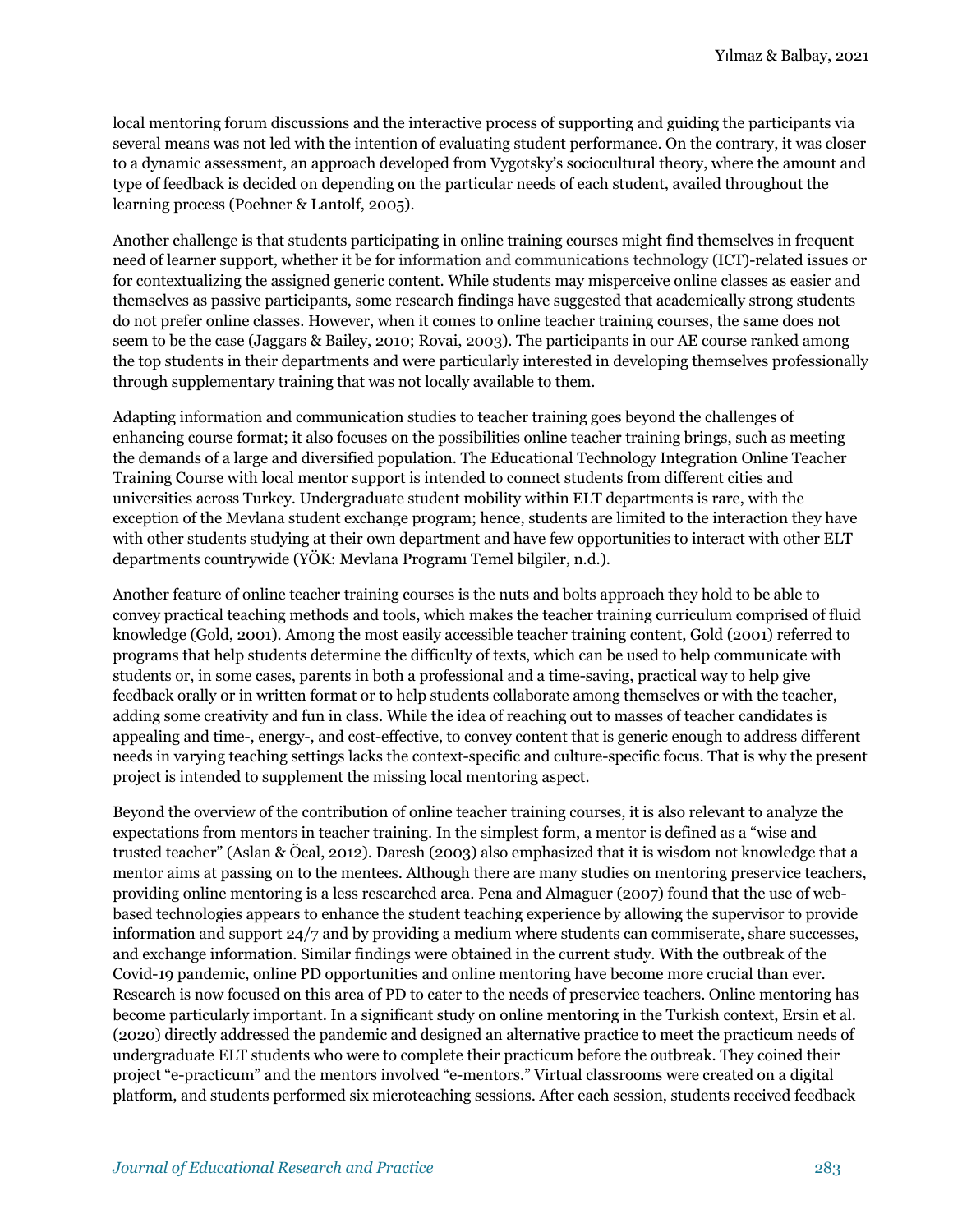and e-mentoring and reflected on their experience. The findings revealed that participants found the epracticum useful because it helped them overcome online teaching fears (Ersin et al., 2020). In a similar study, Briscoe (2019) explored the effectiveness of virtual mentoring partnership between practicing teachers and preservice teachers. She conducted the research with two separate groups of 77 students over a 3-month course in 2 consecutive years. She found that preservice teachers found the process overwhelmingly positive. After engaging in a guided virtual mentorship with an experienced teacher, they felt more prepared, more confident, and more supported. Briscoe explained that the response from preservice teacher participants provided evidence and confirmed a sense of improved educational preparedness for teaching by engaging in a guided virtual mentorship partnership with an experienced teacher. Although these studies shed light on what the preservice teachers think about online mentoring, more research needs to be conducted to be able to contribute to online mentoring applications. This project is significant in that it provides additional data about the Turkish context.

In preparing the evaluation of the project, the method chosen depended on the fact that the phenomenon is not distinguishable from its context. Hence, a case study methodology was followed to identify problems and achievements of local mentor support for the online language teacher training course and improving future online teacher training courses with the data obtained. Accordingly, the following research questions were prepared:

- 1. What effects did the preservice teachers report from receiving the online teacher training course?
- 2. What is the contribution of the local mentors on the effectiveness of the online teacher training course?

## **Method**

Participants in the AE online teacher training course were given an online survey about their expectations and experience at the beginning of the training. They were given another online survey reflecting on their experience at the end of the training session, which lasted 8 weeks. Fifteen participants responded to both surveys. Six participants were also interviewed to triangulate the data obtained from the pre- and postsurveys. The survey questions were analyzed through descriptive statistics, and we analyzed the interviews via thematic coding. Sample interviews were also analyzed by two other researchers who were very familiar with the particular course offered and the responsibilities of the mentors. The recurring codes were categorized under common themes according to Saldaña's (2021) coding cycles. In the first cycle, the transcriptions were coded by rather generic codes, such as emotional, technical, and professional contribution references. The second cycle concentrated on synthesizing the previous codes according to negative and positive references and the issues that had room for improvement.

## **Participants**

The project was intended for junior and senior students who were enrolled in ELT departments throughout Turkey. To reach out to as many students from various backgrounds as possible, the call for the project was circulated both by the U.S. Embassy in Ankara and via the networks of the project mentors and the project coordinator in September and October of 2019. Eighty-nine students from 19 cities in Turkey applied for the program, and the mentor team selected 25 students against predefined criteria, such as geographical representation, state versus foundation university, junior and senior student balance, and gender balance. The project was advertised, and a call was sent to university ELT departments in Turkey. Interested students sent in an application form that collected descriptive data and a statement of purpose inquiring about why they wanted to participate in the course, in what ways they thought they would benefit from the course, and how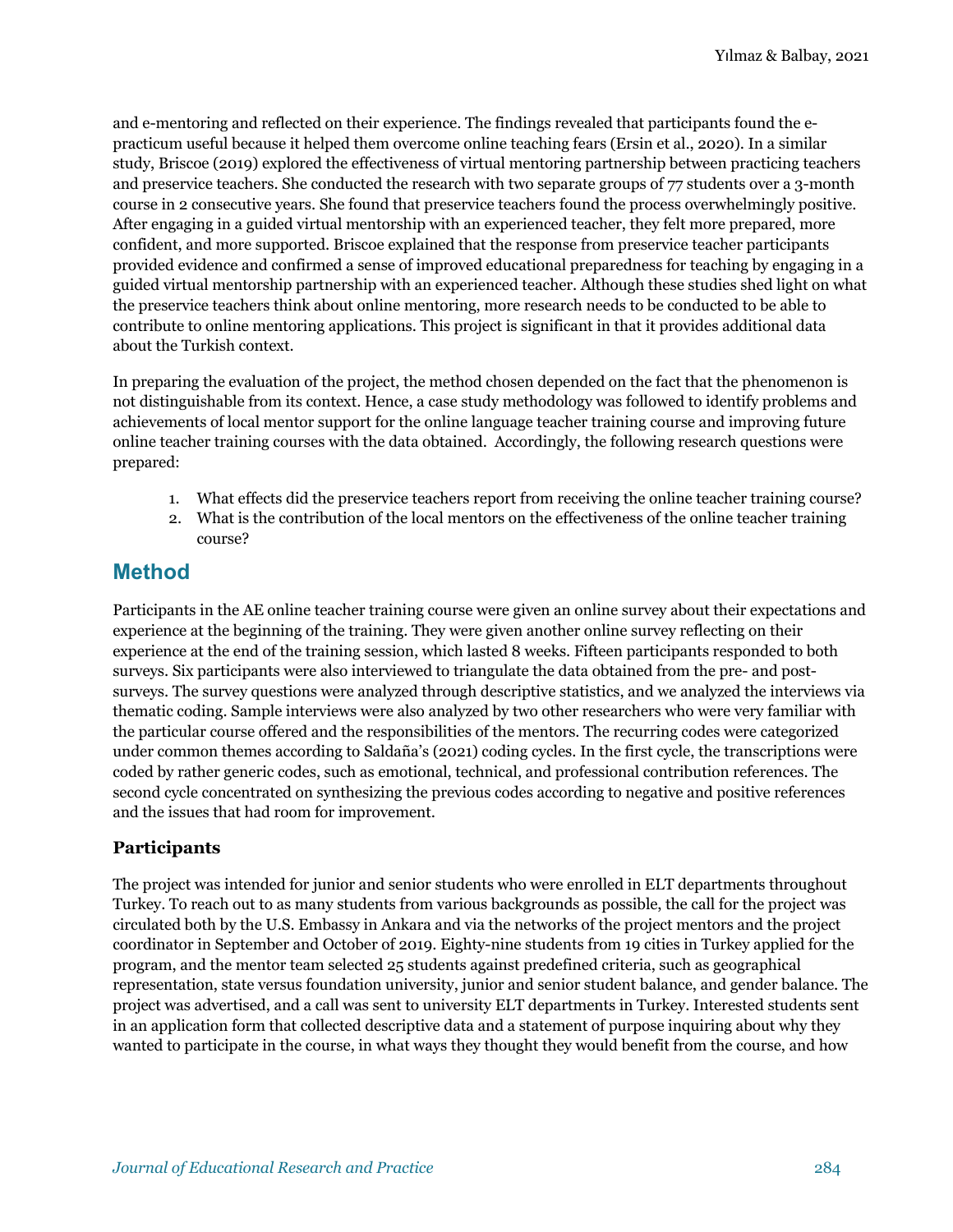they were planning to cascade knowledge obtained from the course. The application process was highly competitive, and candidates were selected based on the preset criteria.

The course was only offered to junior and senior students to ensure they could apply and implement what they learned in the course during their internship at schools in Turkey. Senior students comprised 72% of the group while 28% of the participants were in their junior year in their departments. The gender ratio was normal, with 64% female and 36% male students. Ninety-six percent of the students were enrolled in state universities. Location and university type (state vs. foundation universities) were part of the criteria, and priority was given to students from remote locations in Turkey as well as students who were enrolled in state universities.

### **Intervention**

The eight course modules were delivered over a period of 8 weeks, starting in January 2020. Canvas was used as the online course provider platform. Participants followed the course modules asynchronously at their own pace, but there were set deadlines for the tasks within each module. After completion of each module, and during the course module, formative assessment tasks were employed to assess each participant's progress. Mentors could also monitor each participant's time spent on the course modules as well as the grades they received from each assessment tool (such as performance in group discussions, end of course quizzes, and performance tasks).

Participants were monitored by two support groups. One group consisted of instructors who designed the course. The instructor group provided feedback and monitored general participation and engagement of the participants. The local mentor group consisted of two experienced mentors who lived and worked in Turkey. The task of the local mentors was to monitor participants' progress and provide feedback on how they could implement what they have learned in the course in a Turkish context. The local mentor group set up a separate discussion forum within the Canvas platform so that participants could further their discussions with their local context in focus. The local mentors also started a Whatsapp group for instant question-answer and feedback needs. The Whatsapp group was also used by the mentors to foster bonding among the participants as an interactive group of learners. In short, both the instructor group and the local group provided different types of support and assumed different roles in the course.

The local mentors did not participate in the course module discussions so as not to interfere with the instructors' comments. They created a different subgroup for discussions with the participants where they regularly posted questions related to the materials they were studying. The questions mainly aimed at facilitating reflection for the participants about what they had been learning and ways of implementing that knowledge into the English teaching context in Turkey. The mentors asked Socratic questions where they encouraged participants to interact with each other and exchange ideas (see Balbay, 2019). The questions did not have fixed right or wrong answers; rather, they were questions triggering critical thinking and conceptualization of discrete content knowledge under stances, perspectives, attitudes towards the language teaching profession, and its hands-on implications. There were also reflections requiring questions expecting students to identify differences in their own language learning experience and the new trends introduced in the course content. The participants responded to other participants' answers on a forum-like interface on the Canvas platform, and the mentors responded to the answers guiding and providing support where necessary. They occasionally prompted participants with a discussion question that could be discussed via Whatsapp as well. Mentors also answered specific questions that were directed by participants and shared relevant anecdotes from their own teaching experience. During the correspondence through the Whatsapp group, there were messages that were simply aimed at socializing; this process proved to be effective to break the ice and build a learning community. All in all, the local mentors provided support where necessary as mentor,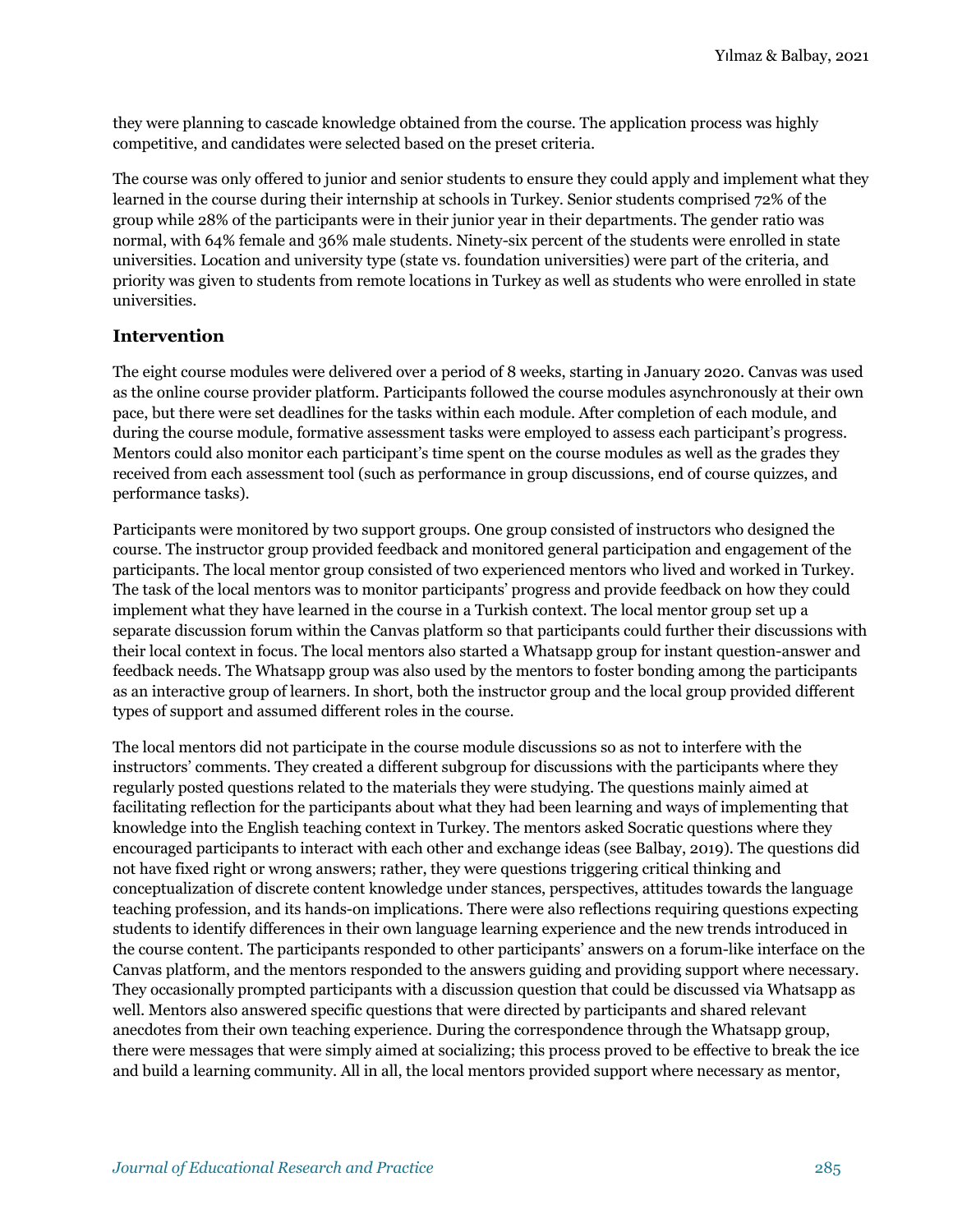facilitator, and contact person if participants had problems with the course content or the tasks assigned throughout the course.

# **Data Collection and Analysis**

We conducted a pretest and posttest and semistructured interviews to collect data from the participants. The pretest collected descriptive data and participants' expectations about the course content as well as participants' understanding about what mentoring is. The posttest mainly explored participants' views on the effectiveness of the course and the mentoring process. Both the pretest and the posttest were self-developed online surveys. However, they were piloted first on two students who experienced taking an online language teacher training course and were edited and revised considering the feedback received from two local mentors who supported another general audience language teacher training course. Only minor changes in wording were made to clarify the intended meaning after receiving the feedback. The Likert-type questions that both the pretest and the posttest contained can be seen in Table 1. The results were then analyzed, and conclusions were drawn. The semistructured interview questions used to activate the participants' schemata are below:

- How do you think the online technology integration in the ELT course helped you as a preservice teacher?
- What do you think the local mentors added to the main course process?
- How have you benefited from the local mentor support throughout the course?
- Has your idea about becoming an English teacher changed? Why?
- Has your idea about what type of school you wanted to work in changed? Why?
- How proficient do you think you are in English teaching? Has the course contributed to this opinion?
- Please evaluate and compare face-to-face courses that you attended in your department and this online course in terms of efficiency, mentor support, and relevance to your teaching context.
- The participant retention rate in this course was exceptionally high (most of the participant's finished the course). What motivated you most to continue?

# **Results**

The course was only offered to junior and senior students to make sure that they could apply and implement what they learned in the course during their internship at schools in Turkey. Senior students comprised 72% of the group while 28% of the participants were in their junior year in their departments. The gender ratio was normal, with 64% female and 36% male students. Ninety-six percent of the students were enrolled in state universities. Location and university type (state vs. foundation universities) were part of the criteria, and priority was given to students from remote locations in Turkey and students who were enrolled in state universities.

In the pretest, data were also collected about their motivation for becoming an English teacher by asking if the ELT department was among their first five choices in the university exam. For most of the participants, their department was among the first five choices. Answers to another question about whether participants wanted to become an English teacher after graduation revealed that 9 out of 10 of them did. This cohort of students was a highly motivated group who had clear goals about their future profession.

In the surveys, there were questions related to participants' ideas and attitudes towards PD in general, online PD, and technology use in the ELT classroom. A 5-point Likert scale was used in the pre and posttests. The mean scores and *SD* values of the items in the pre and posttests are given in Table 1.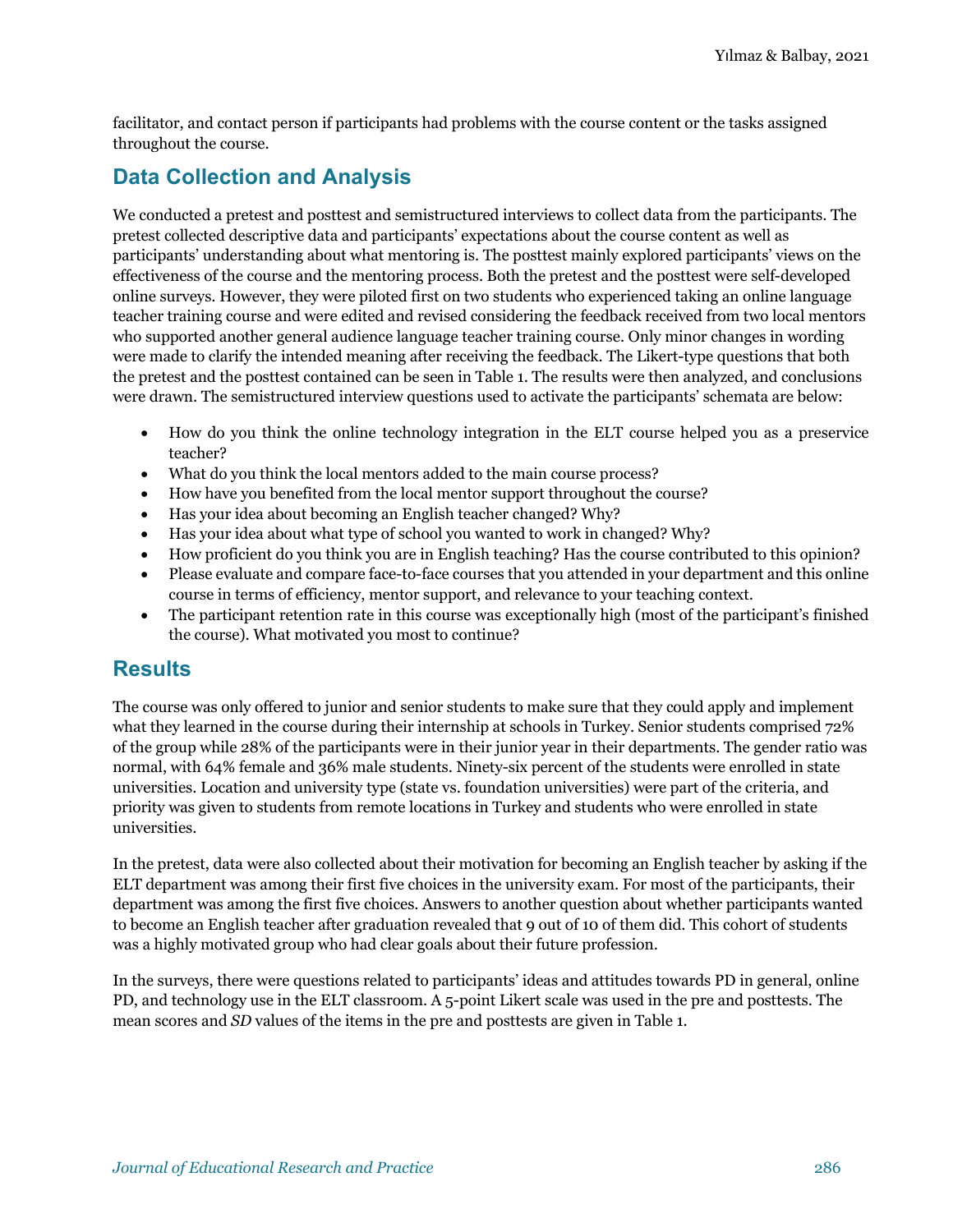| Likert-type items                                                                        | Pretest<br>M | Pretest<br><i>SD</i> | Posttest<br>M  | Posttest<br>SD. |
|------------------------------------------------------------------------------------------|--------------|----------------------|----------------|-----------------|
| 1. I am proficient enough to teach English.                                              | 4            | 0.8                  | 4.3            | 0.5             |
| 2. Teaching is a skill that can be developed.                                            | 4.5          | 0.8                  | 4.8            | 0.3             |
| 3. Face-to-face teacher development courses have more<br>advantages than online courses. | 3.7          | 1.1                  | $\overline{4}$ | 0.6             |
| 4. Online teacher development courses can be as<br>effective as face-to-face courses.    | 4.2          | 0.6                  | 4.3            | 0.7             |
| 5. I feel ready to integrate technology in my lessons in<br>the future.                  | 4.4          | 0.6                  | 4.4            | 0.6             |

#### **Table 1**. *Pre and Posttest Scores of Participants' Opinions on Relevant Concepts in the Course*

As seen in Table 1, the averages leaned towards *strongly agree* where 5 was *strongly agree* and 1 was *strongly disagree*, except for Question 3, where the standard deviation was low. Questions 1 and 2 aimed at collecting data about the participants' ideas about PD in general. In Question 1, the pretest aimed at collecting data on the current ideas of the participants about their own readiness to teach English by rating themselves on the statement, "I am proficient enough to teach English"  $(M = 4, SD = 0.8)$ ; the same question was repeated after the 8-week course modules were completed  $(M = 4.3, SD = 0.5)$ . Question 2 asked whether participants thought that the ability to teach could be learned and further developed with the following statement: "Teaching is a skill that can be developed." The pretest showed a high tendency towards *strongly agree* (*M* = 4.5,  $SD = 0.8$ ) and a slight change towards *strongly agree* in the posttest  $(M = 4.8, SD = 03)$ .

Questions 3 and 4 asked about the effectiveness of online PD courses compared to face-to-face PD courses. Participants tended to agree less with the item "Face-to-face teacher development courses have more advantages than online courses" (*M* = 3.7, *SD* = 1.1), and the *SD* 1.1 was the highest among the items. The posttest average for this item was *M* = 4 and *SD* = 0.6. Also, for Question 4, averages of the pre and posttest did not reveal a large change, with the pretest being  $M = 4.2$ ,  $SD = 0.6$  and the posttest  $M = 4.3$  and  $SD = 0.7$ .

The last question aimed to determine the readiness level of participants to integrate technology in their future teaching. The pre and posttest did not show any difference for the question "I feel ready to integrate technology in my lessons in the future," with both the pre and posttest scores being *M* = 4.4 and *SD* = 0.6.

The goal of this study was to explore the impact of the local mentoring process on the teacher candidates who were enrolled in technology integration in an ELT course. As mentioned above, what differs in in this study is that experienced teachers in the Turkish context constantly monitored, gave discussion tasks and feedback, and motivated the teacher candidates to take the online teacher training course through reflective teacher training practices. They were engaged in a personal relationship with the candidates and attended to their needs throughout the course, especially by helping them relate the course content to the possible teaching contexts they were expected to teach in when they graduated from their undergraduate programs. In Table 2, the participants' perceptions of the contribution of local mentors to their online teacher training course can be observed.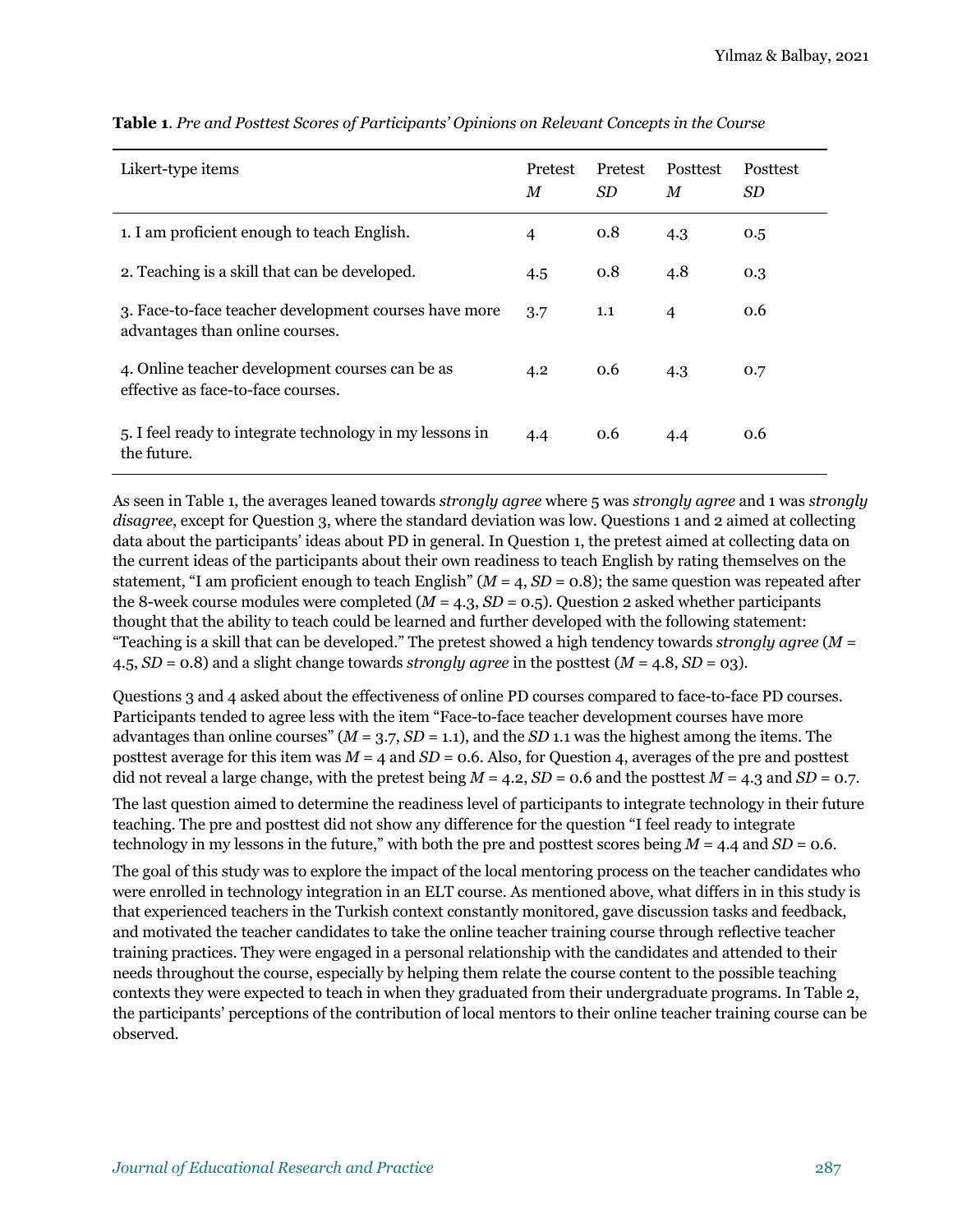| Likert-type items                                                                                                         | М   | SD  |
|---------------------------------------------------------------------------------------------------------------------------|-----|-----|
| Effective mentoring can only be done face to face.                                                                        | 1.9 | 0.9 |
| This distance education process with local mentoring developed my ability to<br>apply theory into practice                | 4.3 | 0.6 |
| The local group discussions were effective in elaborating on the topics in the<br>modules.                                | 4.3 | 0.6 |
| The local group discussions developed my ability to think critically about my<br>profession.                              | 4.2 | 0.7 |
| The local discussion opportunities for interactive learning were adequate.                                                | 4.5 | 0.6 |
| The local discussions helped me to gain a clearer understanding of the possible<br>local teaching contexts in my country. | 4.4 | 0.7 |
| The local group discussions helped me in improving my performance in the<br>course.                                       | 4.  | 0.7 |
| Did you go back and read the local group discussions?                                                                     | 2.9 | 1.7 |
| My mentors were helpful.                                                                                                  | 4.7 | 0   |
| My mentors were accessible and available when I needed them.                                                              | 4.7 | O   |
| I would like to stay in contact with my mentors in the long term.                                                         | 4.5 | 0.6 |
| My mentors provided constructive feedback.                                                                                | 4.5 | 0.4 |
| My mentors illustrated good mentoring skills.                                                                             | 4.5 | 0.4 |
| I would like to do another course with the same mentors.                                                                  | 4.5 | 0.6 |
| My mentors assisted me in improving my performance in the course.                                                         | 4.4 | 0.6 |
| My mentors demonstrated interest/concern towards me.                                                                      | 4.4 | 0.6 |
| My mentors' behavior and attitude generally is an example of professionalism.                                             | 4.6 | 0.3 |
| I learned at least one lesson about the teaching profession from my mentor.                                               | 4.6 | 0.3 |

**Table 2.** *Participants' Opinions on the Local Mentoring Process*

To answer the second research question evaluating the effectiveness of the local mentors on the teacher candidates during the course period, two different data collection methods were used: the online survey and the interviews. Likert-scale questions in the online survey were analyzed using descriptive statistics. Openended questions were analyzed through thematic content analysis. Thematic analysis was described by Braun and Clarke (2006) as "a flexible and useful research tool, which can potentially provide a rich and detailed, yet complex account of data" (p. 5). While collecting and analyzing data, the 6 stage qualitative data collection and thematic analysis proposed by Peel (2020) was employed: identifying the issue, collecting the data, preparing and engaging with the data, analyzing the data thematically, interpreting the data analysis, and composing the research findings and generalizations. Following Peel, at the thematic analysis stage, the codes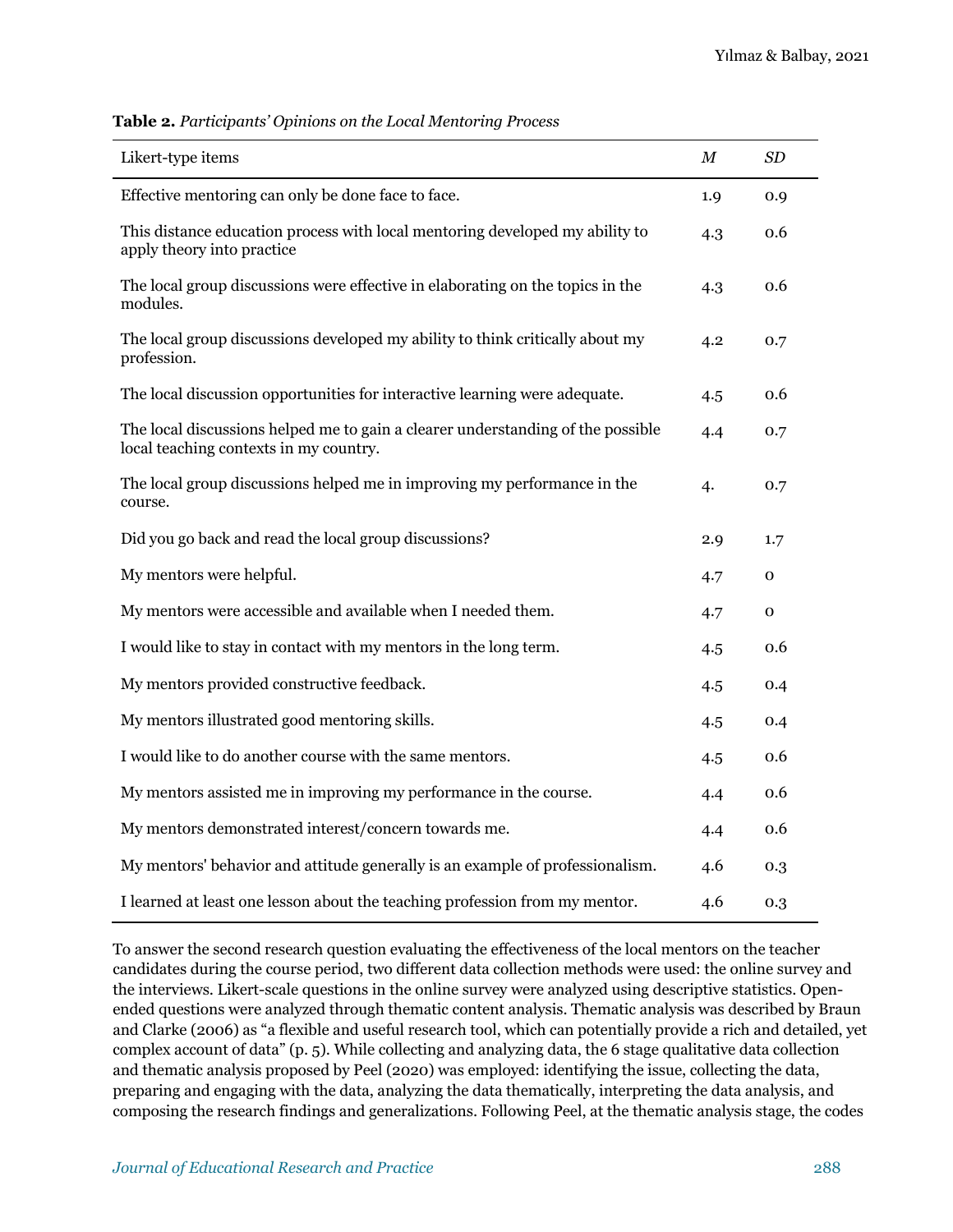were reduced systematically to code categories and themes. They were generated inductively from the patterns in the data that were informed by sourcing existing knowledge from the literature. We began with a short list of categories (lean coding), as suggested in Creswell (2013), and then expanded the categories by reviewing and rereviewing the database. At the last stage, findings were contextualized, and the research questions were addressed through the interpretations.

In Question 19, the participants were asked to define who a mentor is. The mentor characteristics they suggested in their answers were about personality rather than academic features, position, or title. While some participants provided the exact names of the local mentors of the course, most of them defined the mentor concept as someone who is experienced in teaching and who supports, guides, and inspires them, provides feedback, and supervises them. Only one participant stated that "a mentor is someone who knows how to use tools of teaching." Other participants did not refer to the profession of teaching and emphasized the leadership, expertise, and organizational skills of mentors.

The 20th question was significant because it focused on the roles of the mentors in teacher training. In teacher training, participants' answers were very similar to the definition of a mentor in general, which was asked in the previous question. The participants replied to the question, focusing on the guiding, leading, monitoring, and helping skills of mentors in the teacher training process.

In the question that asked the participants three adjectives to define mentors, the answers were clustered under being approachable (accessible, open, positive, understanding, friendly, kind), being supportive (helpful, advisor, supportive, motivating, encouraging, conductor), being inspiring (leading to new ideas, passionate), and being competent (knowledgeable, expert, professional, skillful, wise, innovative, creative).

In the Likert-scale questions, the standard deviation was very low, and the averages had a leniency leaned towards *strongly agree* where 5 was *strongly agree* and 1 was *strongly disagree*. The findings showed that the participants did not think that "effective mentoring can only be done through face-to-face content" (*M* = 2.2, *SD* = 0.9). Most of the participants *strongly agreed* with the following statement: "This distance education process supported by local mentors developed my ability to apply theory into practice" (*M* = 4.6, *SD* = 0.6). The participants stated that they took part in the local group discussions led by the local mentors on topics parallel to the online teacher training course content (*M* = 4.4, *SD* = 0.6). Almost all of the participants *strongly agreed* with the following statement: "The local group discussions were effective in elaborating the topics in the modules" (*M* = 4.6, *SD* = 0.6). Likewise, almost all of the participants *strongly agreed* with the following statement: "The local group discussions developed my ability to think critically about my profession" (*M* = 4.5, *SD* = 0.7). The participants thought that the local discussion opportunities for interactive learning were adequate  $(M = 4.8, SD = 0.5)$ . The participants reported that the local discussions helped them to gain a clearer understanding of the possible local teaching contexts in their country (*M* = 4.7, *SD* = 0.7) and that the local group discussions helped them in improving their performance in the course (*M* = 4.6, *SD* = 0.7). Only some of the participants went back to the local group discussions to reread them (*M* = 3.2, *SD* = 1.7), which was a flaw in the design of the local mentor activities because the teacher candidates did not have a reason in the task design to go back and read the forum flow of the discussions after they posted their own reflections and read the mentor's comments. Hence, the flow was not dialectic but was in a monologue with a response from the mentors. This is a major feature that hindered frequent coherent communication on the online platform, which can shed light on future online teacher training platforms supported by local mentors. Most of the participants, both in the surveys and in the interviews, revealed that they had serious time constraints meeting the deadlines, which prevented them from going back to the discussions with the local mentors to further the written dialogue in the forums. All of the participants *strongly agreed* that the mentors were helpful throughout the course without any exceptions, and they all expressed a will to continue to keep in touch with their mentors even after the course ended. Likewise, almost all participants *strongly agreed* that their mentors' feedback was constructive (*M* = 4.5, *SD* = 0.3) and that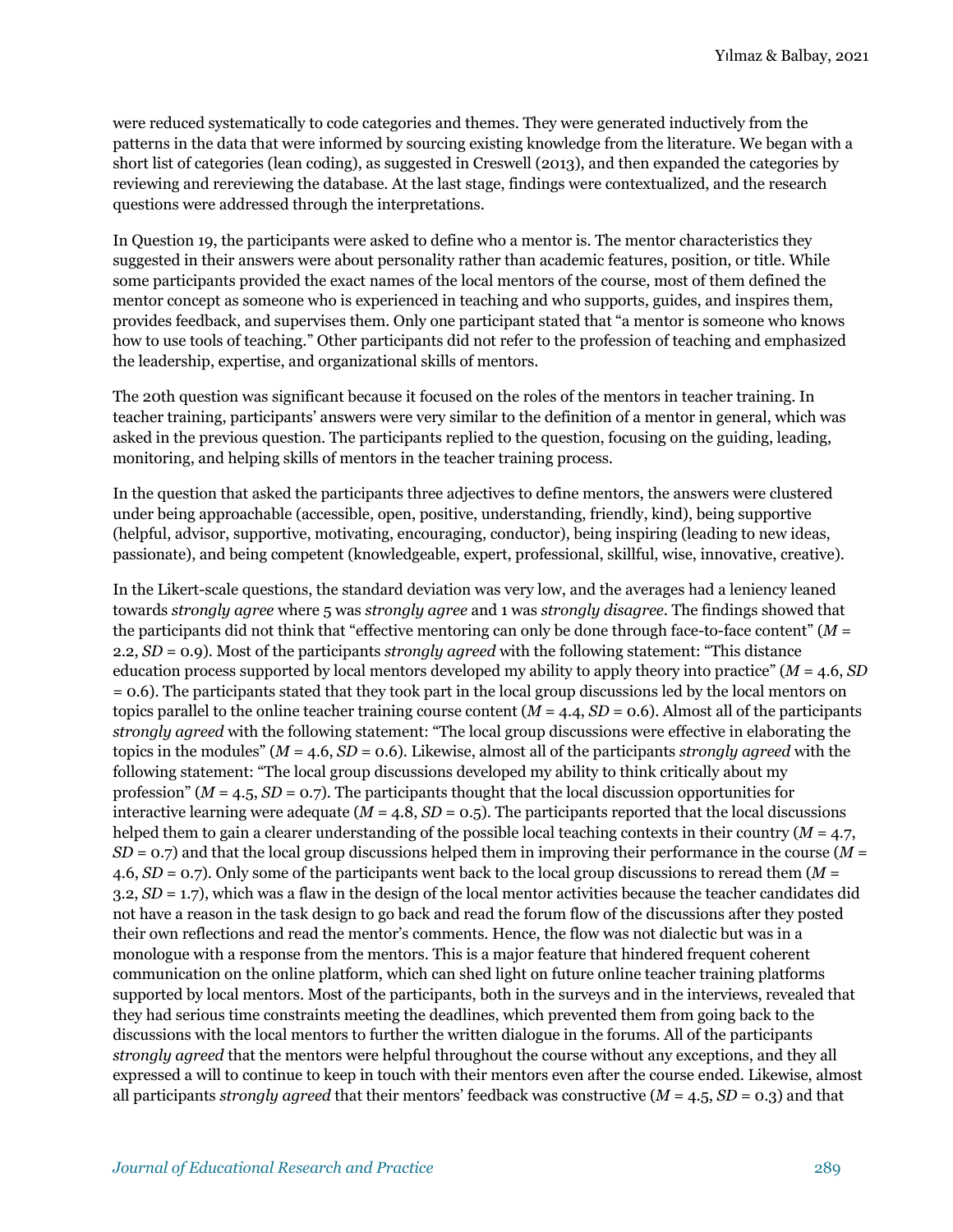they would like to take another course with the same mentors. The participants thought that the local mentors helped them improve their performance in the course to a large extent  $(M = 4.4, SD = 0.5)$  and that their mentors demonstrated genuine interest in them  $(M = 4.4, SD = 0.5)$ . Moreover, the local mentors' behavior and attitude were examples of professionalism  $(M = 4.6, SD = 0.2)$ .

The participants reported that the local mentors were helpful in various ways. While some of the participant teacher candidates stated that they were influenced by a perspective towards life by their mentors, they were motivated to be disciplined and to have a positive attitude towards challenges. Some of them referred to more specific skills, such as an online educational tool, a teaching method, motivation-related strategies to employ with their own students, or a new perspective to look at native-like accents. Some of the mottos included teachings such as believing in yourself. One of the teacher candidates noted that she learned how to provide constructive feedback, and another participant wrote that receiving feedback constantly and adjusting the content according to the audience was one of the points she learned from the local mentors. The findings on the positive perception of the mentors in this study are parallel to the findings of Hudson and Nguyen (2009). Hudson and Nguyen stated that "preservice teachers have particular mentoring needs and requirements that may assist their development as [English as a foreign language] EFL teachers." The features of mentoring teachers in the present study were mainly as follows: enthusiastic, helpful, and knowledgeable with communicative competence.

Only participants who completed the posttest were invited to take part in the online interview, and six out of the 15 participants who completed the posttest volunteered to take part in this interview. The interview followed a semistructured format where participants could elaborate more on the items asked in the posttest. Five questions from the posttest that were most talked about and added more insight to the posttest were thematically analyzed.

Participants commented on their goals about becoming an English teacher, which was a question in the descriptive data questions of the survey. Three participants wanted to become an English teacher, and one participant wanted to become a researcher in ELT. None of the participants changed their idea through the course, however; they stated how the course validated their decision and in what ways it motivated them. One participant stated that she was afraid of using technology because she believed that it interfered with her role as a teacher, but by the end of the course, she noticed that she could easily integrate technology into her classrooms and vary her activities using multiple digital resources. Participants stated that this course motivated them more to become an English teacher. Participant 3 stated, "My idea about becoming an English teacher hasn't changed but through this course, I want to be a teacher even more because this online course helped me realize the important elements of being an English teacher."

When asked about the ways the course helped them to improve, participants said that this course helped them receive new information to work with and new resources to discover. They also stated that the course has given them a new area to discover within their field. They felt more confident about teaching different age and level groups in the future. One participant suggested that "it is clearer for me now, how to differentiate my teaching skills according to school type, students' ages and levels." They also expressed that their ideas about teaching different groups changed. Participant 5 said, "However, as I proceeded, I learned how to teach them English effectively using technology."

In response to how proficient they thought they were to teach English, the course added to their sense of proficiency by providing input on the digital tools that they could effectively use to efficiently to maximize language learning. Some of the participants explicitly stated that their teaching skills had improved in the course. Students expressed that they already felt proficient before the course but that the course added to their skills. Participant 1 emphasized that, "The course showed me different practical perspectives to use technology and it contributed to my perception of being proficient and improvable."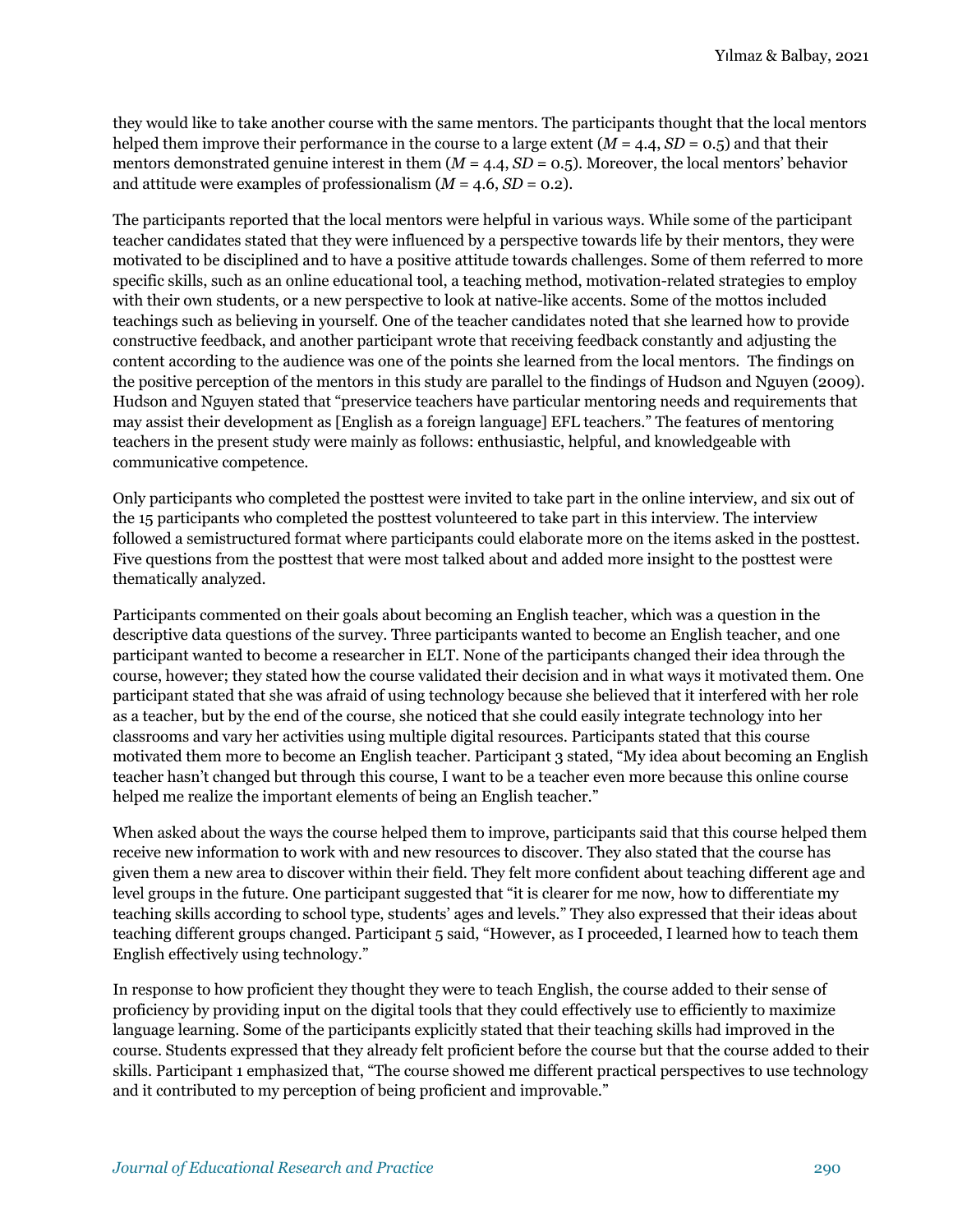The participants also responded to questions comparing online PD courses with face-to-face PD courses. The participants found that both formats were relevant and that the online course was as effective as the face-toface courses. Participant 4 shared, "I could make a direct connection between this course and our teaching practice in a real classroom." As for mentor support, participants stated that online mentor support was as effective as face-to-face mentor support as they could frequently communicate with their mentors. One participant stated that she needed the face-to-face aspect to internalize what the mentor said. Another participant stated that she preferred the online PD course because reaching her lecturer at her departments was difficult. Participants mentioned the efficiency of the Whatsapp group founded by the mentors and that they felt cared for. Participant 2 said, "This dedication and perseverance attracted my attention since it is hard to meet such caring professionals in every online course."

Another question explored motivation and what kept them continuing their online study in the course. Results revealed that the content itself and the prospective skills they would gain were the biggest motivational factors. This was followed by being able to earn a certificate as proof of their accomplishment. Meeting people from different parts of Turkey, the welcoming and supportive mentoring, and that the project was encouraging participants to implement what they learned in the course were also mentioned as important motivation factors. Participant 6 said, "Besides, the welcoming and supportive treatments of my mentors supported me very much, so I did not drop the course even though I had to deal with my thesis, practicum studies, etc."

## **Discussion**

The results of the first set of the pre and posttest questions showed very slight changes, if any, in the attitude and ideas of participants about PD, online PD, and using technology in the classroom. This is an expected result, as this cohort of participants was a highly motivated group of undergraduate students who competed for this opportunity based on high-set criteria. Hence, the level of awareness of the concepts asked about in the survey was high. Another factor that explains the high level of awareness of the participants can be attributed to the fact that this group consisted of students for whom the ELT departments were among their first five choices in the university exam. For 84% of the participants, their department was among the first five choices. Furthermore, 92% of the participants wanted to become an English teacher upon graduation. In short, this cohort of students was a highly motivated group who had clear goals about their future profession and had considerable readiness when they started the course.

The course was offered to junior (28 %) and senior students (72 %) to make sure that they could apply and implement what they have learned in the course during their internship in schools in Turkey. This also ensured that the participants had received considerable input about teaching, which showed in the answers they gave at the pre and posttest. The participants already thought they were proficient to teach English (pretest,  $M = 4$ ,  $SD = 0.8$ ) and that teaching is a skill that can be developed (pretest,  $M = 4.5$ ,  $SD = 0.8$ ). Thus, their readiness level at the beginning of the course was high. The posttest for the items above revealed even more change towards *strongly agree*, which shows that the AE course validated their ideas and attitudes about themselves as future teachers and PD in general (posttest, *M* = 4.3, *SD* = 0.5 and *M* = 4.8, *SD* = 0.3 respectively).

The other set of questions in the survey was about PD and what the participants thought about PD in general and in an online form. The lowest score of the pretest items was about the question that asked if face-to-face teacher development courses have more advantages than online courses. The average of 3.7 in the pretest showed that, although undecided, the group leaned towards agreeing with the item; in other words, the participants tended to believe that face-to-face teacher development courses have more advantages than online courses. The *SD* for this item was 1.1, which was the highest among the items; hence, it can be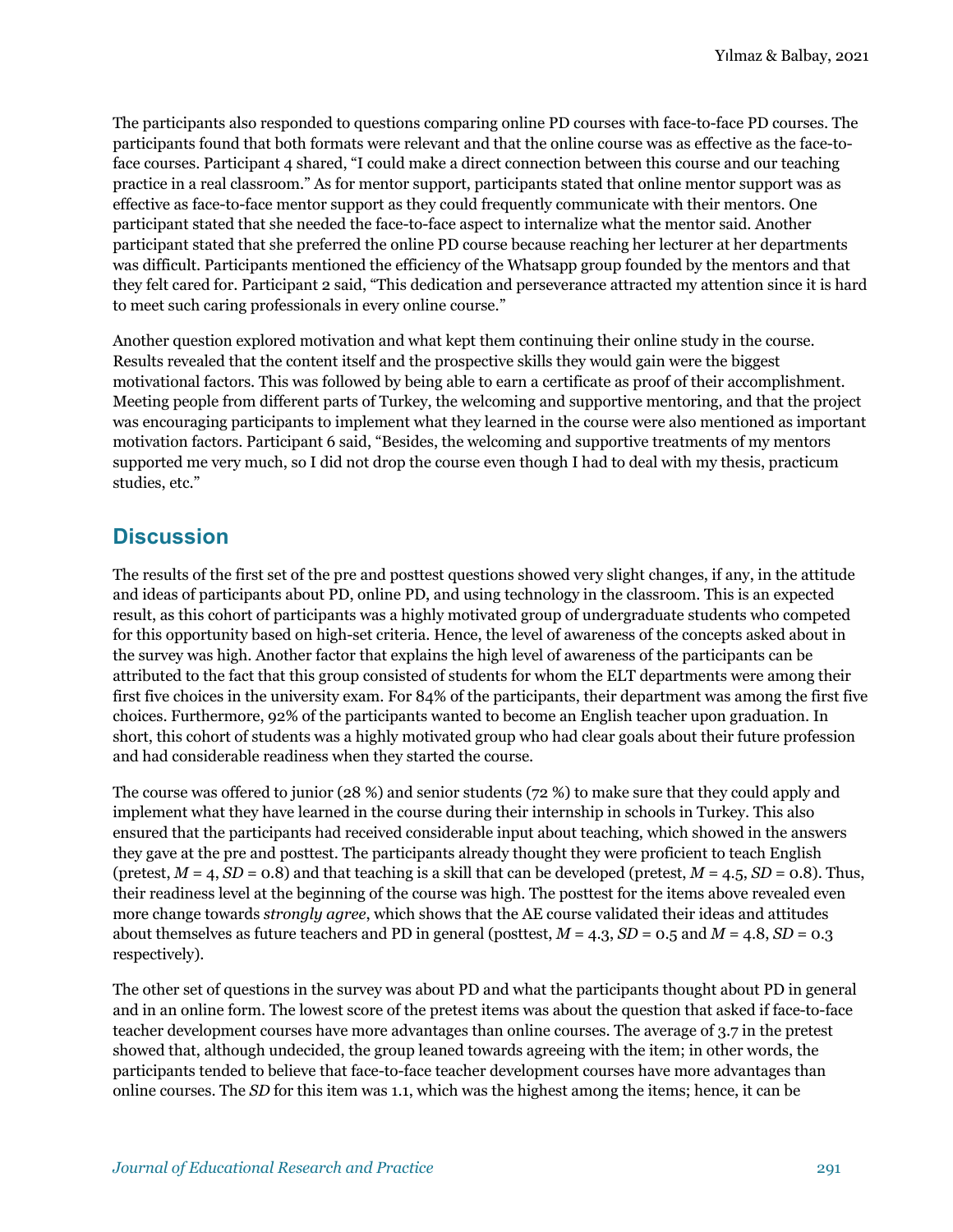concluded that the group was of different opinions about this question, compared to the other items. The posttest showed that the group agreed with the statement (*M* = 4), and the group had similar ideas compared to the pretest (*SD* = 0.6). That being said, the change in the mean is not enough to conclude that the participants prefer to receive mentoring face to face in the future. Item 4 was about the efficiency of online PD courses. Comparing the means, we found slight changes; however, these were not enough to make conclusions about what the participants thought about the item. As mentioned above, this group was already a group with high awareness on themes like PD and using technology in the classroom. Therefore, considering the high pretest scores, dramatic changes were not expected from the very start of the project.

The last item was about technology use, and there was no change between the pre and posttest average points. It can be argued that the participants already had a high awareness about using technology in the classroom  $(M = 4.4, SD = 0.6)$ , and this did not change during the course. Although by analyzing quantitative data, it can be concluded that the course modules had no effect on the participants in terms of technology use, qualitative data collected from group discussions showed a great deal of benefit and enthusiasm on the part of the participants.

Participants who took part in the interviews elaborated on what they stated in the pre and posttest and said that the course motivated them to use technology more in their classes and served as confirmation for their desire to become an English teacher. They stated that the online PD course was as effective as the face-to-face courses and that the online courses proved to be very effective. This is supported by Rodesiler and Pace (2015) who suggested that online PD may also offer a lifeline to novice teachers who face issues of isolation, a need for a supportive professional community, and a paucity of opportunities for face-to-face PD focused on literacy and the English language arts. Participants stated that the presence of mentors in the course motivated them and improved their performance. Analysis of the themes revealed that the most appreciated qualities/roles of the mentors as stated by the participants during the interviews were being available for them when they needed support, receiving answers quickly as in a face-to-face course, and personal qualities like being welcoming, supportive, warm, positive, and approachable. Being available appeared as the most frequent category not only in an online course but also in face-to-face settings. This is best reflected in one of the comments of Participant 6: "However, in my department, I sometimes have difficulty in counselling my instructors even though I meet them face-to-face."

# **Conclusion**

This study revealed that although online courses can be efficient in themselves, mentor support made the course experience more worthwhile for participants, motivated them to continue and complete the courses, and added to the value and impact potential of the course content in general. It is clear that mentors may assume many different roles in online courses, ranging from being a consultant to a person who builds a closer personal relationship, which in return can have a positive effect on the course performance. Although we conclude that more research needs to be conducted on a blended approach similar to the one employed in this study to research its effect and long-term impact, we maintain that a blended approach adds value to online PD in general.

This becomes particularly critical in global online courses where the course is designed for a generic audience and designing the content in a culture or context-specific manner might be a challenge for the course designers. This can be overcome by inserting into the course eco-system local mentors who can build rapport more easily, provide contextualized input that is more relevant to the participants' professional environment, and establish a mentoring environment that motivates participants to continue the course and cascade knowledge, hence creating wider impact.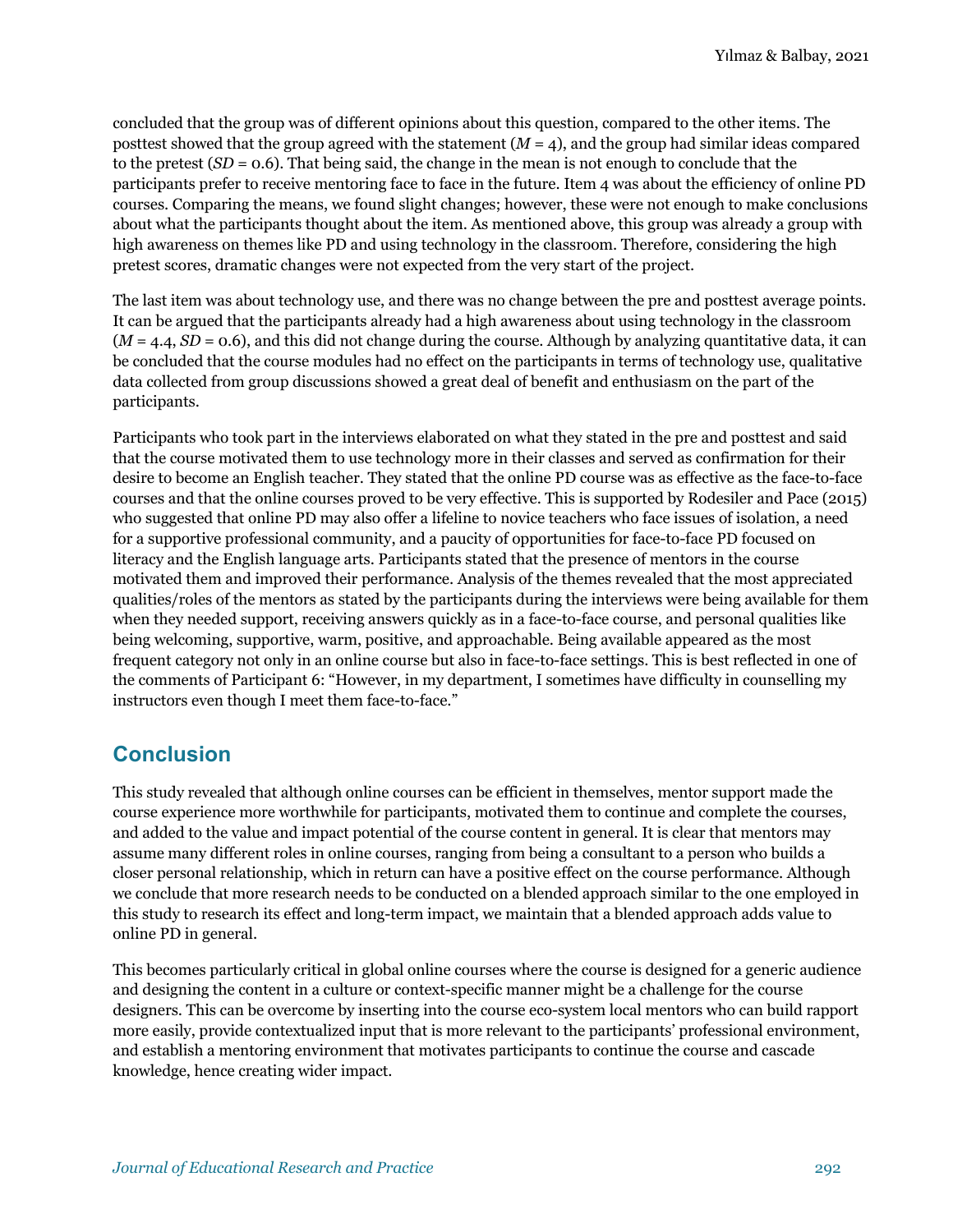Although this study was based on a grounded approach, and we did not have any theses in mind, we expected that the mentoring would be particularly significant in cultural aspects of the course and providing local input regarding the content. However, the findings suggested that aspects such as motivation and emotional support were equally important in the process. These aspects were included in a simplistic manner through a free online digital classroom tool and a free messaging service that allows text, photo, video, and sound sharing. With the help of these tools, the local mentors could easily achieve the above-mentioned effects. Adding a local mentoring component to an online course seems to fulfill more goals than foreseen, depending on the needs of the participants. To conclude, we maintain that a blended approach with online and local mentoring aspects in an online course is effective, not only in terms of performance and impact but also motivation and much sought genuine interaction.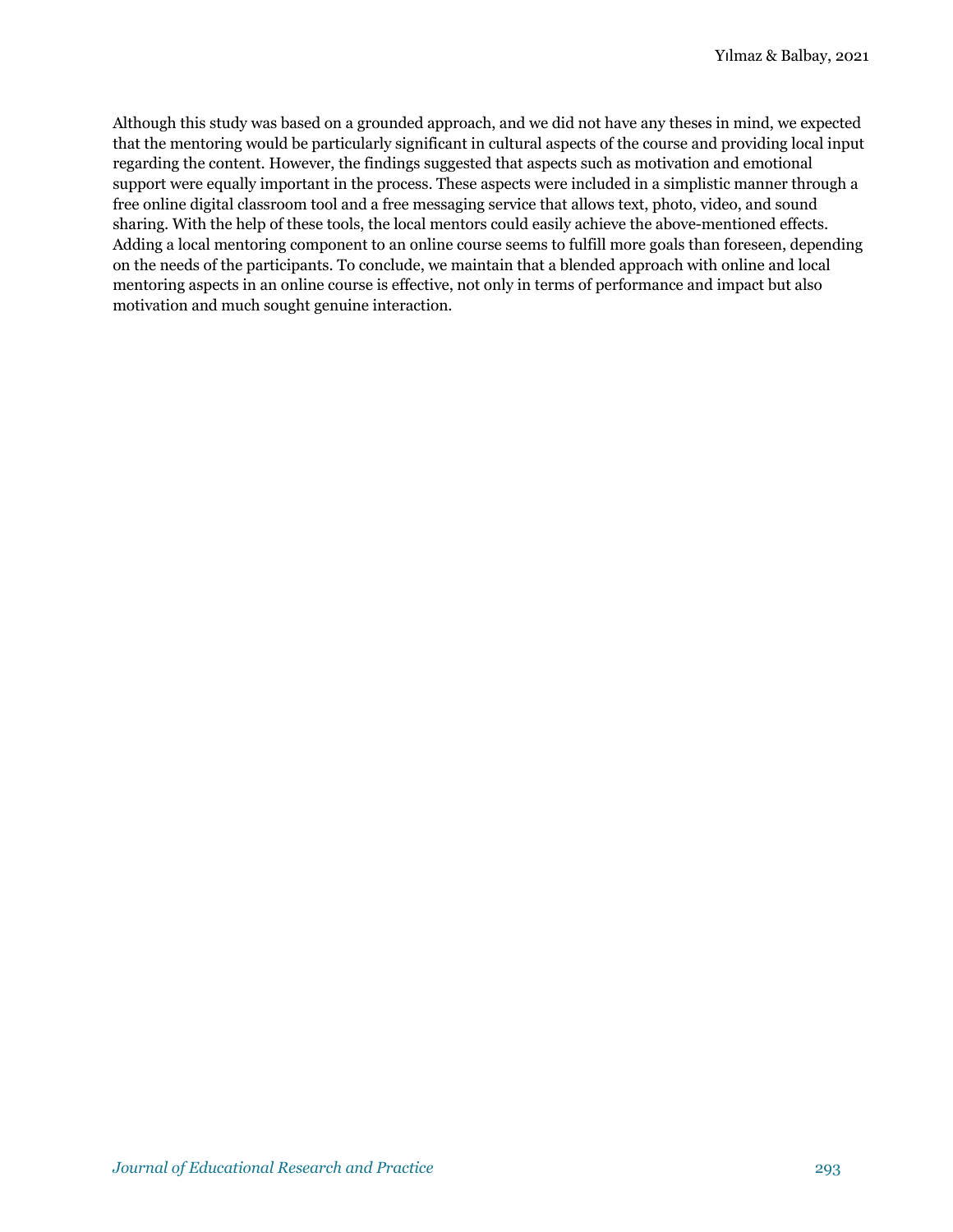## **References**

- Adnan, Z. (2018). Upgrading EFL teachers' quality through an online mentoring system, an innovative inservice training model: The case of Indonesia. *Jurnal Humaniora*, *30*(2), 158–166. https://doi.org/10.22146/jh.34844
- Aksit, N. (2007). Educational reform in Turkey. *International Journal of Educational Development*, *27*(2), 129–127. https://doi.org/10.1016/j.ijedudev.2006.07.011
- Alshamrani, M. (2019). *An investigation of the advantages and disadvantages of online education*  [Unpublished doctoral dissertation]. Auckland University of Technology.
- Altundiş, E. (2006). *İngilizce öğretmenlerinin eğitimsel kökenleri ve dil öğretiminde karşılaştıkları sorunlar (Kayseri ili örneği)* (Unpublished Master's thesis). Erciyes University.
- Araya, R. (2018). Teacher training, mentoring or performance support systems. *Advances in Intelligent Systems and Computing* (pp. 306–315). https://doi.org/10.1007/978-3-319-93882-0\_30
- Aslan, B., & Öcal, S. D. (2012). A case study on mentoring in teacher development programs. *Journal of Education, 2*, 31–48.
- Balbay, S. (2019). Enhancing critical awareness through Socratic pedagogy. *Eurasian Journal of Applied Linguistics, 5*(3), 515–536. https://doi.org/10.32601/ejal.651348
- Baloran, E. T. (2020). Knowledge, attitudes, anxiety, and coping strategies of students during Covid-19 pandemic. *Journal of Loss and Trauma, 25*(8), 635–642. https://doi.org/10.1080/15325024.2020.1769300
- Braun, V., & Clarke, V. (2006). Using thematic analysis in psychology. *Qualitative Research in Psychology, 3*(2), 77–101. http://doi.org/10.1191/1478088706qp063oa
- Briscoe, P. (2019). Virtual mentor partnerships between practising and preservice teachers: Helping to enhance professional growth and well-being*. International Journal of Mentoring and Coaching in Education, 8*(4), 235–254. https://doi.org/10.1108/IJMCE-02-2019-0023
- Büyükkantarcıoğlu, N. (2004). A sociolinguistic analysis of the present dimension of English as a foreign language in Turkey. *International Journal of the Sociology of Language*, 165, 33–58. https://doi.org/10.1515/ijsl.2004.006
- Creswell, J. W. (2013). *Qualitative inquiry & research design: Choosing among five approaches*. SAGE Publications.
- Daresh, J. C. (2003). *Teachers mentoring teachers: A practical approach to helping new and experienced staff*. Corwin Press.
- Delfino, M., & Persico, D. (2007). Online or face-to-face? Experimenting with different techniques in teacher training. *Journal of Computer Assisted Learning, 23*(5), 351–365. https://doi.org/10.1111/j.1365- 2729.2007.00220.x
- Doğan, C. (2020, December 19). *Reflections from the three phases: The pre, while and post* (Keynote speech presenter). Dare, Adapt and Transform, Being an ELT teacher in the 21st Century Online Zoom Conference.
- Dumford, A. D., & Miller, A. L. (2018). Online learning in higher education: Exploring advantages and disadvantages for engagement. *Journal of Computing in Higher Education*, *30*(3), 452–465. https://doi.org/10.1007/s12528-018-9179-z
- Duncan, H. E., & Barnett, J. (2009). Learning to teach online: What works for pre-service teachers. *Journal of Educational Computing Research, 40*(3), 357–376. https://doi.org/10.2190/ec.40.3.f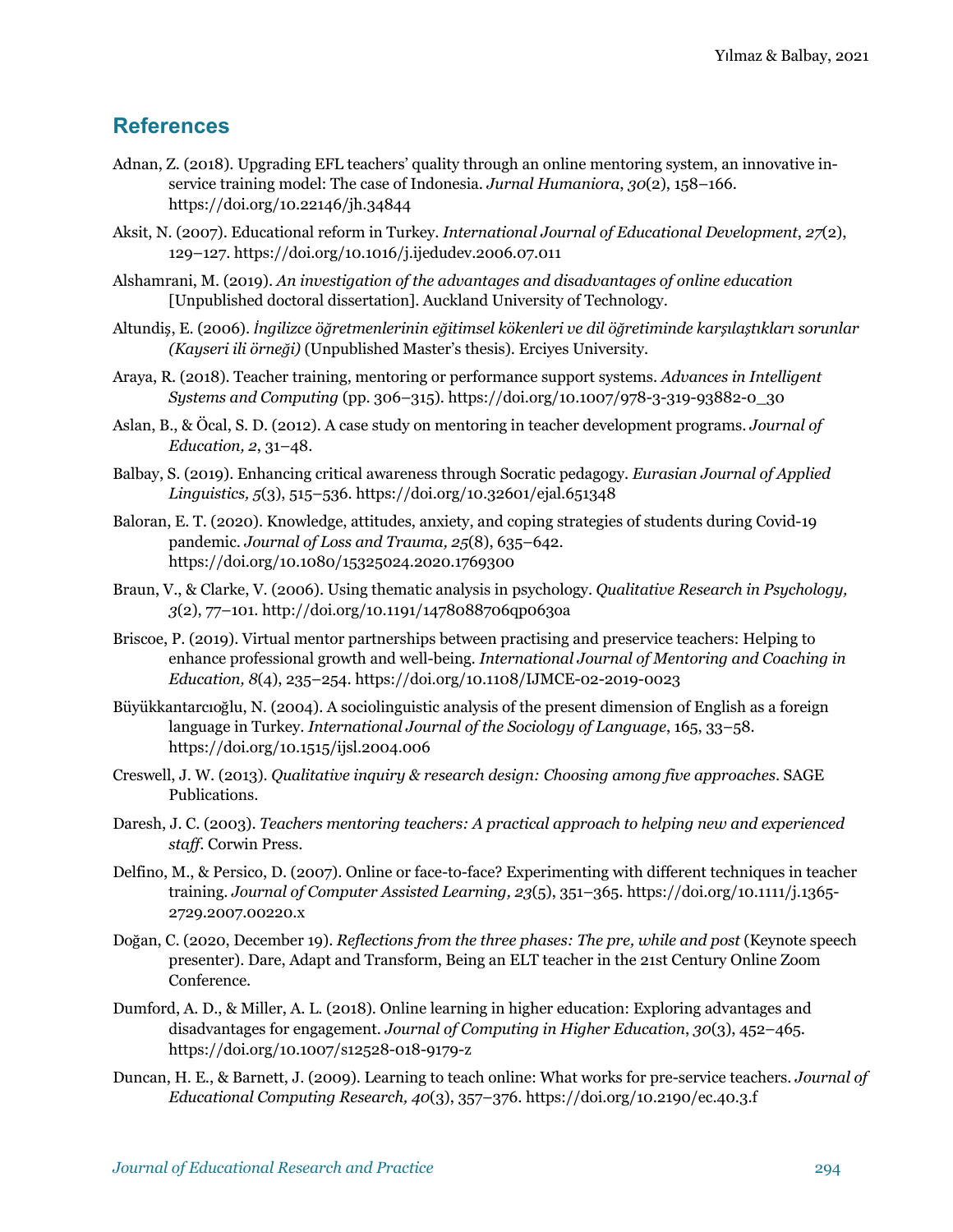- Ersin, P., Atay, D., & Mede, E. (2020). Boosting preservice teachers' competence and online teaching readiness through E-practicum during the COVID-19 outbreak. *International Journal of TESOL Studies, 2*(2), 112–124. https://doi.org/10.46451/ijts.2020.09.09
- Gold, S. (2001). A constructivist approach to online training for online teachers. *Journal of Asynchronous Learning Networks, 5*(1), 35–57. https://doi.org/10.24059/olj.v5i1.1886
- Hudson, P., & Nguyen, T. M. H. (2009). What do preservice EFL teachers expect from their mentors. In Jeffery, P. (Ed.) *Changing climates: Education for sustainable futures: Proceedings of the Australian Association for Research in Education (AARE) International Education Research Conference 2008*. Australian Association for Research in Education, Online, pp. 1–10.
- Jaggars, S., & Bailey, T. R. (2010). *Effectiveness of fully online courses for college students: Response to a Department of Education meta-analysis*. Columbia University Press.
- Jung, I. S., & Choi, S. H. (1999). A study on factors that affect the effectiveness of online open and distance training in a large corporate setting. *Korea Journal of Educational Research, 37*(1), 369–388.
- Kabilan, M. K., Adlina, W. F. W., & Embi, M. A. (2011). Online collaboration of English language teachers for meaningful professional development experiences. *English Teaching: Practice and Critique*, *(10)*4, 94–115.
- Káplár-Kodácsy, K., & Dorner, H. (2017). "I wish I had more time" Mentor teacher narratives of reflective practice: A case for online mentoring. In *EDEN Conference Proceedings* (No. 1, pp. 149–155).
- Kırkgöz, Y. (2005). English language teaching in Turkey: Challenges for the 21st century. In G. Braine (Ed.), *Teaching English to the world: History, curriculum, and practice (pp. 159–175). Lawrence Erlbaum* Associates.
- Kırkgöz, Y. (2017). English education policy in Turkey. In R. Kirkpatrick (Ed.), *English language education policy in the Middle East and North Africa* (pp. 235–256). Springer. https://doi.org/10.1007/978-3- 319-46778-8\_14
- Nergis, A. (2011). Foreign language teacher education in Turkey: A historical overview. *Procedia Social and Behavioral Sciences, 15*, 181–185. https://doi.org/10.1016/j.sbspro.2011.03.070
- Peel, K. L. (2020). A beginner's guide to applied educational research using thematic analysis. *Practical Assessment, Research, and Evaluation, 25* (2), 1–15. https://doi.org/10.7275/ryr5-k983
- Pena, C. M., & Almaguer, I. (2007). Asking the right questions: Online mentoring of student teachers. *International Journal of Instructional Media, 34*(1), 105–113.
- Poehner, M. E., & Lantolf, J. P. (2005). Dynamic assessment in the language classroom. *Language Teaching Research, 9*(3), 233–265. https://doi.org/10.1191/1362168805lr166oa
- Rodesiler, L., & Pace, B. (2015). English teachers' online participation as professional development: A narrative study. *English Education, 47*(4), 347–378.
- Rovai, A. P. (2003). In search of higher persistence rates in distance education online programs. *The Internet and Higher Education, 6*(1), 1–16. https://doi.org/10.1016/s1096-7516(02)00158-6
- Saldaña, J. (2021). *The coding manual for qualitative researchers*. SAGE.
- Seferoğlu, G. (2004). A study of alternative English teacher certification practices in Turkey. *Journal of Education for Teaching*, *30*(2), 151–159. https://doi.org/10.1080/0260747042000229762
- Teräs, H. (2016). Collaborative online professional development for teachers in higher education. *Professional Development in Education, 42*(2), 258–275. https://doi.org/10.1080/19415257.2014.961094